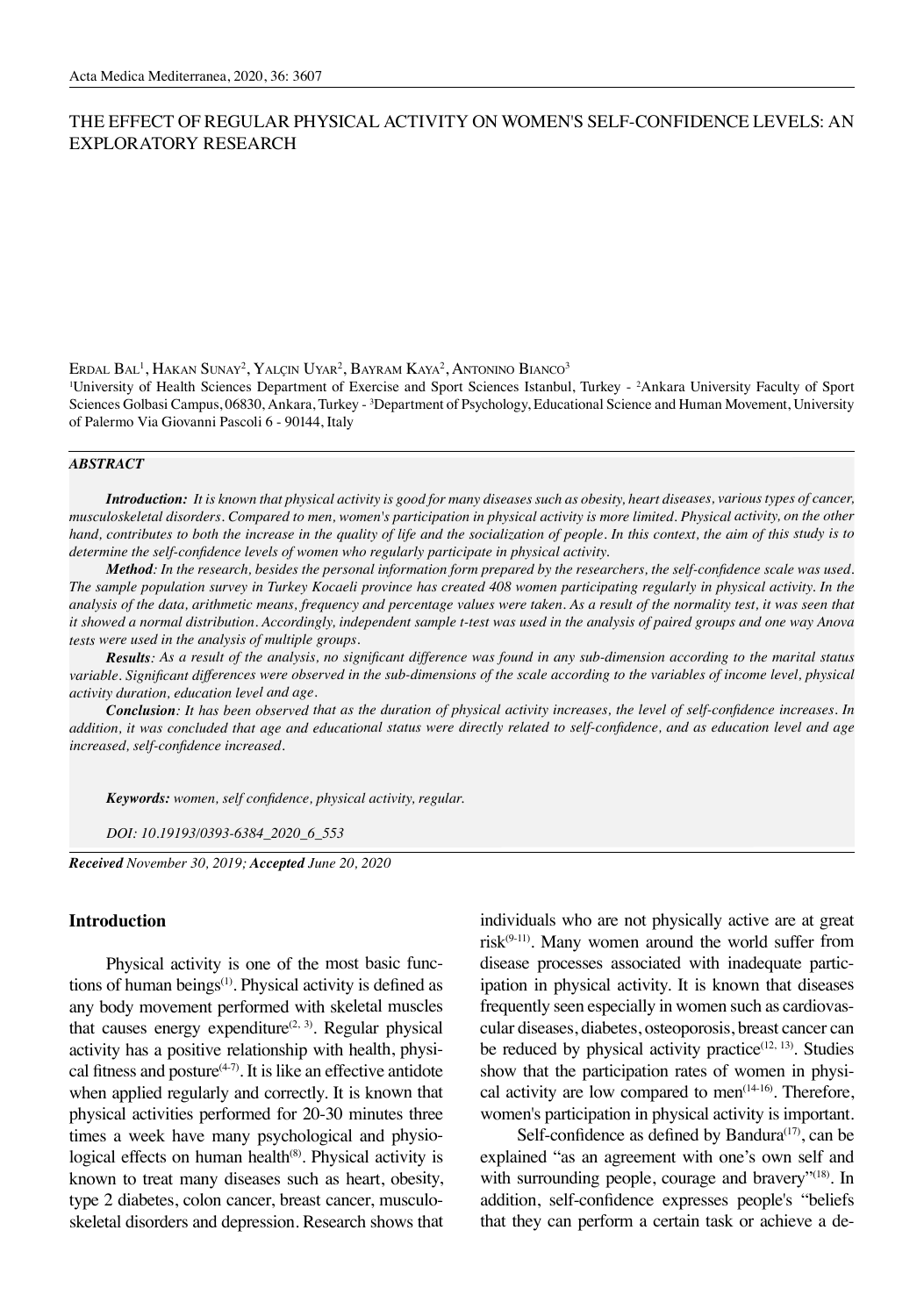sired goal"<sup>(19)</sup>. Self-confidence is an important force that helps individuals feel better and be more courageous<sup>(20)</sup>. Gacar in 2013<sup>(21)</sup>, conceptualized self-confidence as the main motivation of human behavior and gradual satisfaction of people. This concept is a mental competence as well as a physical condition. According to Mckay and Fanning<sup> $(22)$ </sup>, self-confidence is the value that the person places on himself. So self-confidence is the trusting of one's own body, ability, body language and mood.

Many factors are an obstacle to women's participation in physical activity. Women generally lead a more sedentary life in their social lives due to cultural expectations. There are many studies especially on the effects and elimination of sedentary life in women<sup> $(23, 24)$ </sup>. It has been suggested that physical activity can contribute to creating self-confidence and self-confidencemay reduce stress, anxiety and depression levels and providing a tool for social integration and equality for women in society $(25, 26)$ .

Therefore, the aim of this study is to determine the self-confidence levels of women participating in physical activity.

## **Methods**

#### *Participants*

The sample of the research consists of women participating in regular physical activity. in the Kocaeli Municipality, Turkey. The sample of the study consisted of 408 women who voluntarily agreed to participate in the study. The average age of women participating in the study is 35, the average height is 1.61, and the average weight is 72. Descriptive scanning method was used in this research. This method is used to determine beliefs, thoughts and opinions of the determined  $\text{group}^{(27)}$ . In the personal information form prepared for the research, it includes questions including age, marital status, educational status, sports training duration and income level. The self-confidence scale developed by  $Akm^{(28)}$  was adopted. The scale is composed of 33 items which consists of 5-point likert type and two sub-dimensions, internal self-confidence and external self-confidence.

## *Protocol*

Before the study, the participants were informed about the activities to be done in the narrative of the study. As a result of the briefing, a consent form was signed to those who voluntarily agreed to participate in the study. To be included the women had to be active and this was considered if:

• had at least 8 weeks of training,

• an average weekly frequency of 3 training sessions.

Moderate-intensity step-aerobics, pilates and zumba were the practied activities of the women who agreed to participate in the study. All the activities were performed under supervision of specialist coaches.The average training session duration was of 45 minutes.

#### *Statistical analysis*

Personal information forms, averages in scale and sub-dimensions, percentage, frequency, arithmetic mean, independent sample t test in binary variables, One Way ANOVA tests were used for multiple variables. LSD test was used in Post Hoc test to find out which variables favored the difference.

#### **Results**

According to Table 1, it is seen that 43.4% of the participants are in the 26-35 age group, 65.2% are married, 67.6% have an income level of 251-400  $\in$ .

| <b>Personal Information</b> | <b>Sub Groups</b> | Frequency(f) | Percent $(\% )$ |  |
|-----------------------------|-------------------|--------------|-----------------|--|
|                             | $\geq$ 25 years   | 49           | 12.0            |  |
| Age                         | $26-35$ years     | 177          | 43.4            |  |
|                             | 36-45 years       | 109          | 26.7            |  |
|                             | $\geq 46$ years   | 73           | 17.9            |  |
| <b>Marital Status</b>       | Married           | 266          | 65.2            |  |
|                             | Single            | 142          | 34.8            |  |
|                             | Primary Education | 128          | 31.4            |  |
| <b>Education Status</b>     | High School       | 119          | 29.2            |  |
|                             | Associate Degree  | 38           | 9.3             |  |
|                             | License           | 100          | 24.5            |  |
|                             | Graduate          | 23           | 5.6             |  |
|                             | 1 Hour            | 62           | 15.2            |  |
|                             | 2 Hour            | 103          | 25.2            |  |
| <b>Sports Training Time</b> | 3 Hour            | 214          | 52.5            |  |
|                             | 4 Hour and Under  | 29           | 7.1             |  |
|                             | $0-250 \in$       | 88           | 21.6            |  |
| <b>Income Rate</b>          | $251-400 \in$     | 276          | 67.6            |  |
|                             | $401 \in$ and +   | 44           | 10.8            |  |
|                             |                   |              |                 |  |

**Table 1**: Demographic characteristics of the participants.

Skewness-Kurtosis values were examined in order to determine whether the data showed normal distribution. Skewness-Kurtosis values were found between  $-2 < X < +2$  both in the scale and in the sub-dimensions. According to the Kolmogorov-Smirnov Z test data, it was decided to perform parametric tests. For the safety of the scale, Cronbach Alpha internal consistency coefficient was examined. Cronbach Alpha values were found to be high in both scale and sub-dimensions.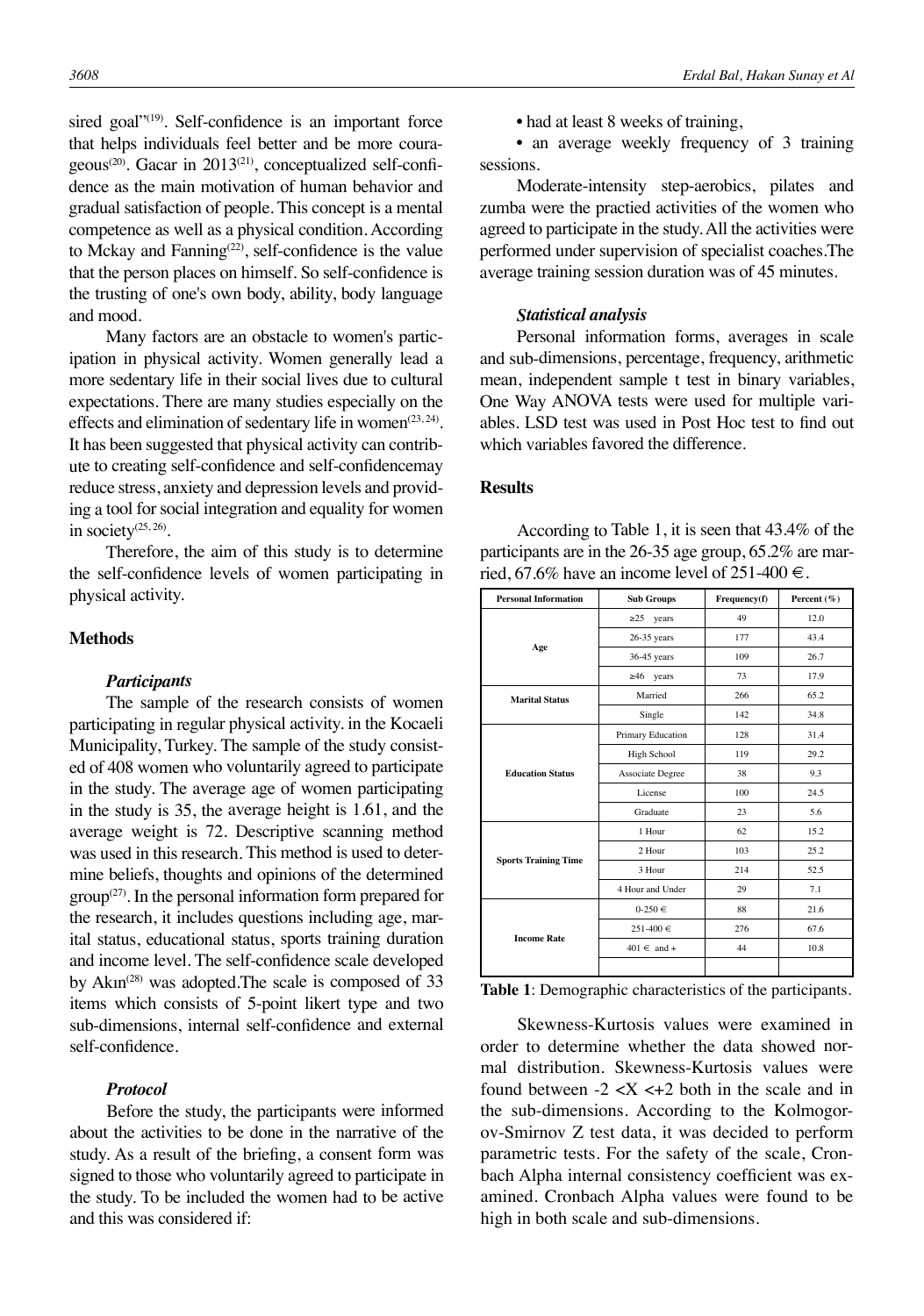When we examined the self-confidence levels of women participating in the physical activityin Table 2 according to the age variable, a significant difference was found in the average of self-confidence, internal self-confidence and external self-confidence sub-dimensions. LSD test, one of the Post Hoc tests, was used to determine differences between groups. A statistically significant difference in the self-confidence and internal self-confidence and external self-confidence sub-dimensions between the ages of 25 and under, and between the ages of 26-35 and 36-45, was found to be significant in favor of the age group 25 and below. We can say that women in the 25 and under andin the 46 and above groups have higher self-esteem levels, women have increased their self-confidence levels compared to previous age groups.

| <b>Factors</b>                  | Age              | N   | $x^{-}$ | Sd | F    | P    | <b>LSD</b> |
|---------------------------------|------------------|-----|---------|----|------|------|------------|
| <b>Self-Confidence Average</b>  | >25<br>(a)       | 49  | 4.17    | 60 |      |      |            |
|                                 | $26-35$ (b)      | 177 | 3.91    | 58 |      |      |            |
|                                 | $36-45$ (c)      | 109 | 3.94    | 69 | 3.19 | .024 | a>b,c      |
|                                 | $\geq 46$<br>(d) | 73  | 4.09    | 58 |      |      |            |
| <b>Internal Self-Confidence</b> | >25<br>(a)       | 49  | 4.16    | 60 |      |      |            |
|                                 | $26-35$ (b)      | 177 | 3.93    | 60 |      |      | a>b,c      |
|                                 | $36-45$ (c)      | 109 | 3.91    | 68 | 3.05 | .028 |            |
|                                 | $\geq 46$ (d)    | 73  | 4.09    | 53 |      |      |            |
|                                 | $\geq$ 25 (a)    | 49  | 4.17    | 67 |      |      |            |
| <b>External Confidence</b>      | $26-35$ (b)      | 177 | 3.89    | 60 |      |      |            |
|                                 | $36-45(c)$       | 109 | 3.97    | 72 | 3.17 | .024 | a>b,c      |
|                                 | $\geq 46$ (d)    | 73  | 4.09    | 70 |      |      |            |

**Table 2**: Anova test of self confidence levels regarding age variable of women attending physical activity (p<0.05).

When we examine the self-confidence levels of the women participating in the physical activity according to the marital status variable, there was no significant difference in the self-confidence average, internal self-confidence and external self-confidence sub-dimensions. We can say that the marital status of women is not a variable that determines their self-confidence levels.

When we examine the self-confidence levels of women participating in physical activityin Table 3 according to the educational status variable, there was a significant difference in the self-confidenceaverage, internal self-confidence and external self-confidence sub-dimensions. The statistical difference between associate, undergraduate and graduate graduates and Primary education graduates is significant in favor of associate, undergraduate and graduate graduates. It can be said that the level of self-confidence increases as the education level of women participating in physical activity increases.

In Table 4, when we examine the self-confidence levels of women participating in the physical activity according to the physical activitytime variable, there was a significant difference in the selfconfidence average, internal self-confidence and external self-confidence sub-dimensions. In terms of self-confidence and internal self-confidence and external self-confidence sub-dimensions, there was a statistically significant difference between those with a 3-hour training period and those with a 1-hour and 2-hour training period. It can be considered as a normal situation that women who participate in physical activityfor a longer period of time have higher self-confidence levels.

| <b>Factors</b>                       | <b>Education Status</b> | N   | $\mathbf{x}^{\dagger}$ | Sd   | F    | P    | <b>LSD</b>                |
|--------------------------------------|-------------------------|-----|------------------------|------|------|------|---------------------------|
|                                      | Primary Education(a)    | 128 | 3.85                   | .63  |      |      |                           |
|                                      | High School<br>(b)      | 119 | 3.95                   | .63  |      |      |                           |
| <b>Self-Confidence</b><br>Average    | Associate Degree (c)    | 38  | 4.12                   | .54  |      |      |                           |
|                                      | License<br>(d)          | 100 | 4.09                   | .63  | 3.44 | .009 | a <c.d.e< td=""></c.d.e<> |
|                                      | Graduate<br>(e)         | 23  | 4.17                   | 35   |      |      |                           |
| <b>Internal Self-Con-</b><br>fidence | Primary Education (a)   | 128 | 3.85                   | .73  |      |      |                           |
|                                      | High School<br>(b)      | 119 | 3.94                   | .64  |      |      |                           |
|                                      | Associate Degree<br>(c) | 38  | 4.14                   | .67  |      |      |                           |
|                                      | License<br>(d)          | 100 | 4.09                   | .62. | 2.96 | .020 | a <c.d.e< td=""></c.d.e<> |
|                                      | Graduate<br>(e)         | 23  | 4.16                   | .38  |      |      |                           |
| <b>External Con-</b><br>fidence      | Primary Education (a)   | 128 | 3.84                   | .73  |      |      |                           |
|                                      | High School<br>(b)      | 119 | 3.93                   | .64  |      |      |                           |
|                                      | Associate Degree (c)    | 38  | 4.42                   | .67  |      |      | a <c,d,e< td=""></c,d,e<> |
|                                      | License<br>(d)          | 100 | 4.09                   | .62  | 2.96 | .021 |                           |
|                                      | Graduate<br>(e)         | 23  | 4.01                   | .38  |      |      |                           |

**Table 3**: Anova test regarding the self confidence levels of women attending physical activity according to the education status variable  $(p<0.05)$ .

| <b>Factors</b>                     | <b>Physical Activity</b><br>Time | N   | $\mathbf{x}^-$ | Sd  | F    | P    | <b>LSD</b> |
|------------------------------------|----------------------------------|-----|----------------|-----|------|------|------------|
|                                    | 1 Hour (a)                       | 62  | 3.74           | .68 | 8.82 |      |            |
| <b>Internal</b><br>self-confidence | $2$ Hour $(b)$                   | 103 | 3.82           | .78 |      | .000 | a,b < c    |
|                                    | $3$ Hour (c)                     | 214 | 4.13           | 59  |      |      |            |
|                                    | $4$ Hour $+(d)$                  | 29  | 3.95           | 37  |      |      |            |
| Self-confidence                    | 1 Hour<br>(a)                    | 62  | 3.78           | .61 | 9.16 |      |            |
| Average                            | 2 Hour<br>(b)                    | 103 | 3.81           | .67 |      | .000 | a,b < c    |
|                                    | 3 Hour<br>(c)                    | 214 | 4.12           | 59  |      |      |            |
|                                    | $4$ Hour + (d)                   | 29  | 3.97           | 33  |      |      |            |
| <b>External Confidence</b>         | 1 Hour<br>(a)                    | 62  | 3.81           | .60 | 8.46 |      |            |
|                                    | (b)<br>2 Hour                    | 103 | 3.80           | .61 |      | .000 | a,b < c    |
|                                    | 3 Hour<br>(c)                    | 214 | 4.12           | .62 |      |      |            |
|                                    | $4$ Hour + (d)                   | 29  | 4.00           | 34  |      |      |            |

**Table 4**: Anova test regarding self confidence levels of women attending physical activity according to physical activity time variable (p<0.05).

| <b>Factors</b>                       | <b>Income</b>             | N   | $\mathbf{x}^-$ | Sd  | F     | P    | <b>LSD</b> |
|--------------------------------------|---------------------------|-----|----------------|-----|-------|------|------------|
| Self-Confidence<br>Average           | $0-250 \in$<br>(a)        | 88  | 3.94           | .55 |       |      |            |
|                                      | $251-400 \in (b)$         | 276 | 4.06           | .60 | 12.38 | .000 | a,b>c      |
|                                      | $401 \in +c$              | 44  | 3.57           | .69 |       |      |            |
| <b>Internal Self-Con-</b><br>fidence | $0-250 \in$<br>(a)        | 88  | 3.96           | .54 |       |      |            |
|                                      | $251-400€$ (b)            | 276 | 4.05           | .60 | 12.59 | .000 | a,b>c      |
|                                      | $401 \in +$<br>(c)        | 44  | 3.56           | .67 |       |      |            |
| <b>External Confidence</b>           | $0.250 \in$<br>(a)        | 88  | 3.92           | .57 |       |      |            |
|                                      | $251-400€$ (b)            | 276 | 4.06           | .66 | 10.71 | .000 | a,b>c      |
|                                      | $401\varepsilon +$<br>(c) | 44  | 3.58           | .74 |       |      |            |

**Table 5**: Anova test regarding self confidence levels of women attending physical activity according to income variable  $(p<0.05)$ .

When we examined the self-confidence levels of women participating in the physical activity in Table 5, there is a significant difference in the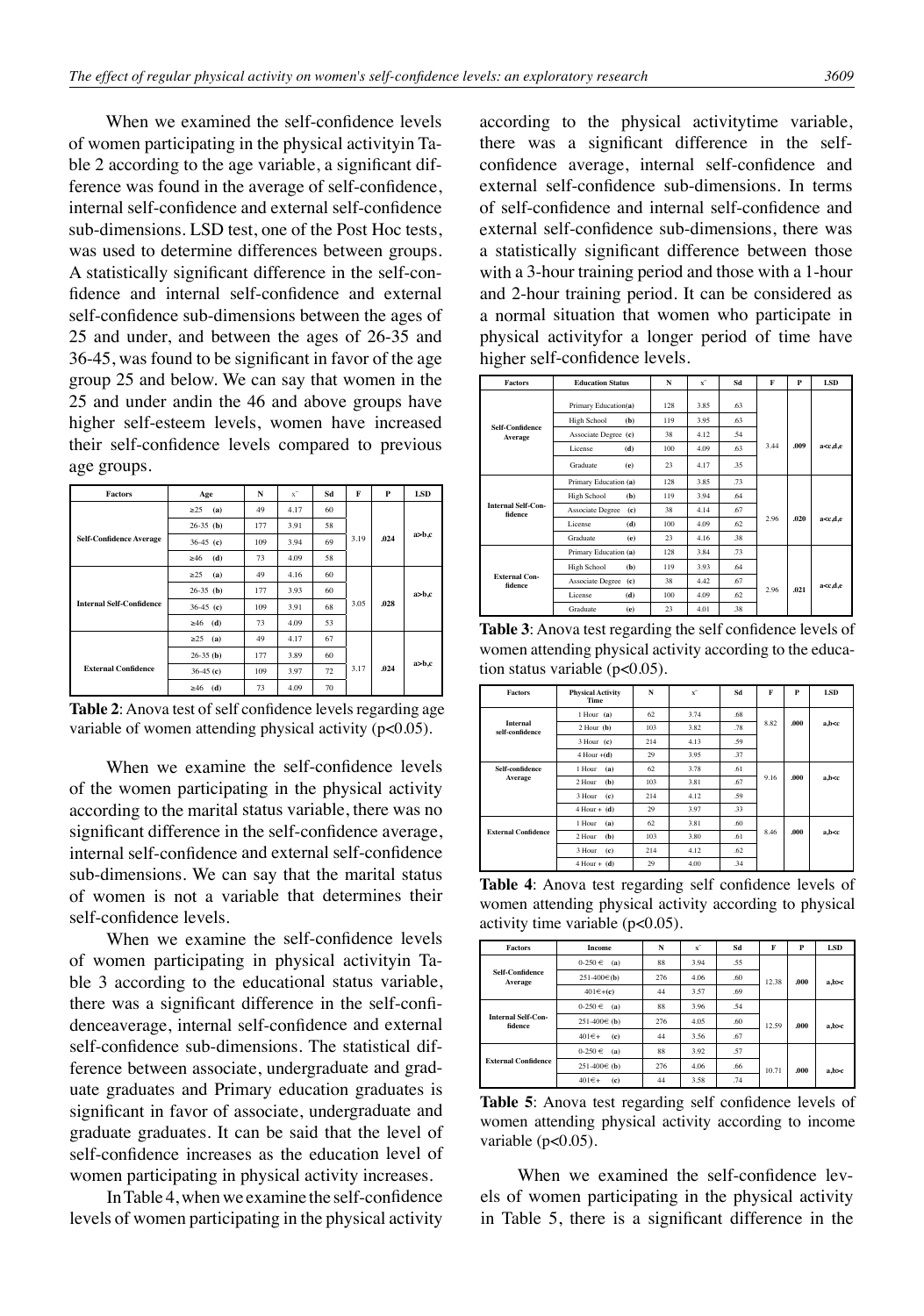self-confidence average, internal self-confidence and external self-confidence sub-dimensions. Statistically difference between  $0-250 \in \mathbb{R}$  and those with income between  $251-400 \in$  and those with income of 401  $\epsilon$ + and above was found significant.

## **Discussion and conclusion**

The effect of age parameter on self-confidence has been known for a long time $(29)$ . In the study conducted by Want and Kleitman<sup>(30)</sup> it was observed that young people had higher self-confidence levels compared to the elderly. The results of our study are similar to this study. However, when we look at the literature, there are studies that do not differ significantly between self-confidence level and  $age^{(31, 32)}$ . Therefore, it is not possible to talk about a consistent relationship between self-confidence level and age parameters.

In the study conducted by Spanier and Allison<sup> $(33)$ </sup>, in order to determine the relationship between general social support and physical activity, it was found that marital status was effective on physical activity and that individuals who were married spend less time participanting in physical activities. Wen et al $^{(9)}$ , in a study conducted to promote physical activity in women, found no significant difference between marital status and participation in physical activity.In addition, Gell and Wadsworth $(34)$ , did not find any relationship between marital status and physical activity levels. The results of our study are similar to those of Wen et.al<sup>(9)</sup> and Gell and Wadsworth<sup>(34)</sup>.

In their study, Matsushima and Shiomi<sup>(35)</sup>, contradicts this study, which states that the secondary school students' self-esteem level is higher than that of high school students. Gökkaya and Biçer<sup>(36)</sup>, did not find a significant relationship between age and self-confidence in their studies. Bostancı et.al $(37)$ , did not find a significant difference between the age variable and self-confidence levels. In addition, in the study conducted by Wen et.al(9), to promote physical activity in women, no significant difference was found between age and level of participation in physical activity.

It can be said that the level of self-confidence increases as the education level of women participating in physical activity increases.In the study of Lee et.al<sup>(38)</sup>, no significant difference was found between age and physical activity level in the study conducted to determine the physical activity levels of adult women living in rural areas.In a study conducted by Esentaş et.al<sup>(39)</sup>, with the aim of determining the self-confidence levels of female youth leader candidates in Turkey, no significant difference was found between the education variable and self-confidence. Also, Chomistek et.  $al^{(13)}$ , in a study conducted to determine the effect of cultural individualism on self-confidence, no significant difference was found between education level and self-confidence. However, in a stud<sup>y co</sup>nducted by Daesung et.al<sup>(40)</sup>, patient evaluation performances of emergency medical technician students were measured before and after education, and a significant difference was found between students' self-confidence levels before and after education. The results of our study are similar to those performed by Daesung et. $al^{(40)}$ . However, it is not possible to talk about a consistent relationship between the educational situation variable and self-confidence. Sun et.al.<sup>(41)</sup>, concluded that socio-economic status is effective on participation in physical activity, especially women with high family income levels are more likely to remain physically active. In addition, it has been found that the income level variable is an important factor, not only in adults, but also in the participation of children in physical activity and that the families of high income families have a higher tendency for their children to engage in physical activities $(42)$ . In the study by Biddle et.al $(43)$ , the socioeconomic situation is a factor which was seen to influece participation in physical activityin adolescent girls'.In the study of Dogru(44), the department of physical education and sports education stated that students' income level of their families increased their self-confidence. In this study, the fact that those with low income levels had higher self-confidence levels contradicts with the studies in the literature. As a result, it was concluded that women participating in physical activity have a self-confidence levels increase as the age increases, women who participate in physical activity for a long time have higher self-confidence levels, and high educational status is a variable that increases women's self-confidence levels.

### **References**

- 1) Cavill N, Kahlmeier S, Racioppi F. Physical activity and health in Europe: evidence for action. WHO Regional Office Europe. 2006
- 2) Caspersen CJ, Powell KE, Christenson GM. Physical activity, exercise, and physical fitness: definitions and distinctions for health-related research. Public Health Rep. 1985; 100(2): 126-31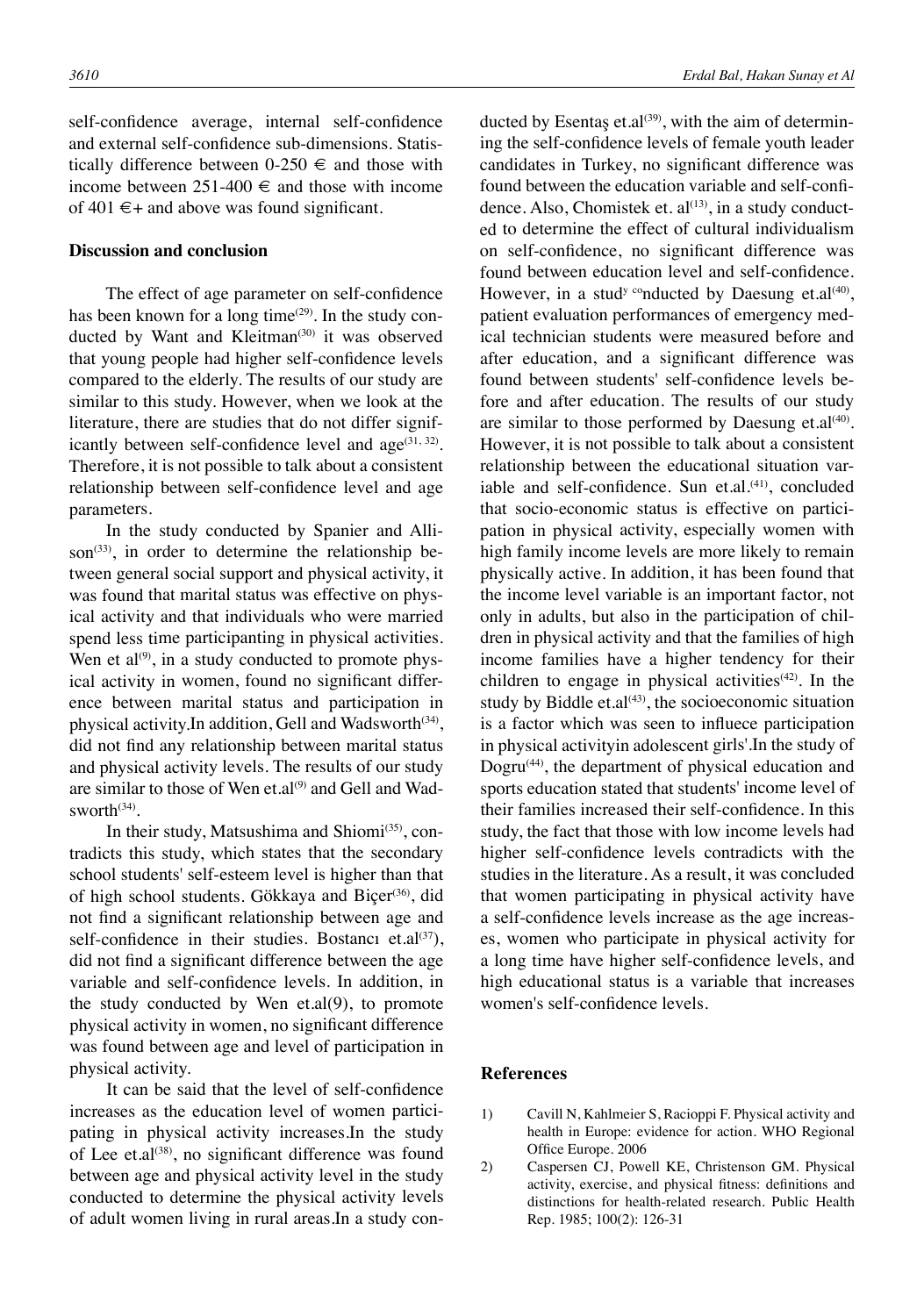- 3) Ferguson B. ACSM's Guidelines for Exercise Testing and Prescription 9th Ed. 2014. The Journal of the Canadian Chiropractic Association. 2014; 58(3): 328-
- 4) Haskell WL, Lee IM, Pate RR, Powell KE, Blair SN, et al. Physical activity and public health: updated recommendation for adults from the American College of Sports Medicine and the American Heart Association. Med Sci Sports Exerc. 2007; 39(8): 1423-34.10.1249/ mss.0b013e3180616b27
- 5) Bianco A, Mammina C, Jemni M, Filippi AR, Patti A, et al. A Fitness Index model for Italian adolescents living in Southern Italy: the ASSO project. J Sports Med Phys Fitness. 2016; 56(11): 1279-88
- 6) Thomas E, Bianco A, Raia T, Messina G, Tabacchi G, et al. Relationship between velocity and muscular endurance of the upper body. Hum Mov Sci. 2018; 60: 175- 82.10.1016/j.humov.2018.06.008
- 7) Bianco A, Pomara F, Petrucci M, Battaglia G, Filingeri D, et al. Postural stability in subjects with whiplash injury symptoms: results of a pilot study. Acta Otolaryngol. 2014; 134(9): 947-51.10.3109/00016489.2014.906749
- 8) WHO. Physical Activity 2020a [Available from: https:// www.who.int/initiatives/behealthy/physical-activity.
- 9) Wen LM, Thomas M, Jones H, Orr N, Moreton R, et al. Promoting physical activity in women: evaluation of a 2-year community-based intervention in Sydney, Australia. Health Promot Int. 2002; 17(2): 127-37.10.1093/ heapro/17.2.127
- 10) Lee IM, Shiroma EJ, Lobelo F, Puska P, Blair SN, et al. Effect of physical inactivity on major non-communicable diseases worldwide: an analysis of burden of disease and life expectancy. Lancet. 2012; 380(9838): 219-29.10.1016/s0140-6736(12)61031-9
- 11) Bianco A, Pomara F, Thomas E, Paoli A, Battaglia G, et al. Type 2 diabetes family histories, body composition and fasting glucose levels: a cross-section analysis in healthy sedentary male and female. Iran J Public Health. 2013; 42(7): 681-90
- 12) Nystoriak MA, Bhatnagar A. Cardiovascular Effects and Benefits of Exercise. Frontiers in cardiovascular medicine. 2018; 5: 135-.10.3389/fcvm.2018.00135
- 13) Chomistek AK, Cook NR, Rimm EB, Ridker PM, Buring JE, et al. Physical Activity and Incident Cardiovascular Disease in Women: Is the Relation Modified by Level of Global Cardiovascular Risk? Journal of the American Heart Association. 2018; 7(12): e008234. doi:10.1161/JAHA.117.008234
- 14) Altintas E, Sullivan O. Fifty years of change updated: Cross-national gender convergence in housework. Demographic Research. 2016; 35: 455-70.10.4054/Dem-Res.2016.35.16
- 15) Eyler A, Koffman D, Vest J, Evenson K, Sanderson B, et al. Environmental, Policy, and Cultural Factors Related to Physical Activity in a Diverse Sample of Women: The Women's Cardiovascular Health Network Project–Introduction and Methodology. Women & health. 2002; 36: 1-15.10.1300/J013v36n02\_01
- 16) Thomas E, Bianco A, Bellafiore M, Battaglia G, Paoli A, et al. Determination of a strength index for upper body local endurance strength in sedentary individuals: a cross sectional analysis. SpringerPlus. 2015; 4: 734
- 17) Bandura A, Freeman WH, Company. Self-Efficacy: The Exercise of Control: Worth Publishers; 1997.
- 18) Carson J, Harman K, Webb S. Assessing and measuring self-esteem in mental health: a comparison of scales in current use. Mental Health and Learning Disabilities Care. 2001; 4: 336-9
- 19) Stankov L, Lee J, Luo W, Hogan DJ. Confidence: A better predictor of academic achievement than self-efficacy, self-concept and anxiety? Learning and Individual Differences. 2012; 22(6): 747-58.https://doi.org/10.1016/j. lindif.2012.05.013
- 20) Camiré M, Trudel P, Forneris T. High school athletes' perspectives on support, communication, negotiation and life skill development. Qualitative Research in Sport and Exercise. 2009; 1(1): 72- 88.10.1080/19398440802673275
- 21) Gacar A. Examination of Sport-Specific Achievement Motivation Level of Super League Handball Players in Universities. European Journal of Experimental Biology. 2013; 3(1): 181-4
- 22) Fanning P, McKay M. Self-Esteem: A proven program of cognitive techniques for assessing, improving and maintaining your self-esteem: New Harbinger Publications; 2005.
- 23) Blümel JE, Lavin P. Sedentary lifestyle in middle-aged women is associated with greater climacteric symptomatology and more obesity. Maturitas. 2015; 81(1): 130.10.1016/j.maturitas.2015.02.096
- 24) Toklu H, Nogay NH. Effects of dietary habits and sedentary lifestyle on breast cancer among women attending the oncology day treatment center at a state university in Turkey. Niger J Clin Pract. 2018; 21(12): 1576- 84.10.4103/njcp.njcp\_238\_18
- 25) Ayyildiz E, Sunay H, Köse B, Atli A. Investigation of The Life Quality of Women in Ankara According to Their Participation in Physical Activity. Acta Medica Mediterranea. 2019: 3427.10.19193/0393-6384\_2019\_6\_539
- 26) Balci V, Erdeveciler Ö. Some Sports Managers' Views about Values Education through Sports. 2017. 2017; 5(5): 7.10.11114/jets.v5i5.2386
- 27) McMillan JH, Schumacher S. Research in Education: Evidence-Based Inquiry: Pearson Education; 2014.
- 28) Akin A. Öz-Güven Ölçeği'nin geliştirilmesi ve psikometrik özellikleri. Abant İzzet Baysal Üniversitesi Eğitim Fakültesi Dergisi. 2007; 7: 167-76
- 29) Crawford JD, Stankov L. Age differences in the realism of confidence judgements: A calibration study using tests of fluid and crystallized intelligence. Learning and Individual Differences. 1996; 8(2): 83-103.https://doi. org/10.1016/S1041-6080(96)90027-8
- 30) Want J, Kleitman S. Imposter phenomenon and self-handicapping: Links with parenting styles and self-confidence. Personality and Individual Differences - Pers Indiv Differ. 2006;40.10.1016/j.paid.2005.10.005
- 31) Kizilet Bozdoğan T, Güler L. Investigation Of Self Confidence Levels Of Secondary School Students Engaged In Individual And Team Sports. European Journal of Education. 2018; 3: 558-71
- 32) Arslanoglu C, Doğan E, Acar K. Investigation of Decision Making and Thinking Styles of Volleyball Referees in Terms of Some Variables. Journal of Education and Training Studies. 2018; 6: 21.10.11114/jets.v6i10.3431
- 33) Spanier PA, Allison KR. General social support and physical activity: an analysis of the Ontario Health Survey. Can J Public Health. 2001; 92(3): 210-3.10.1007/ bf03404308